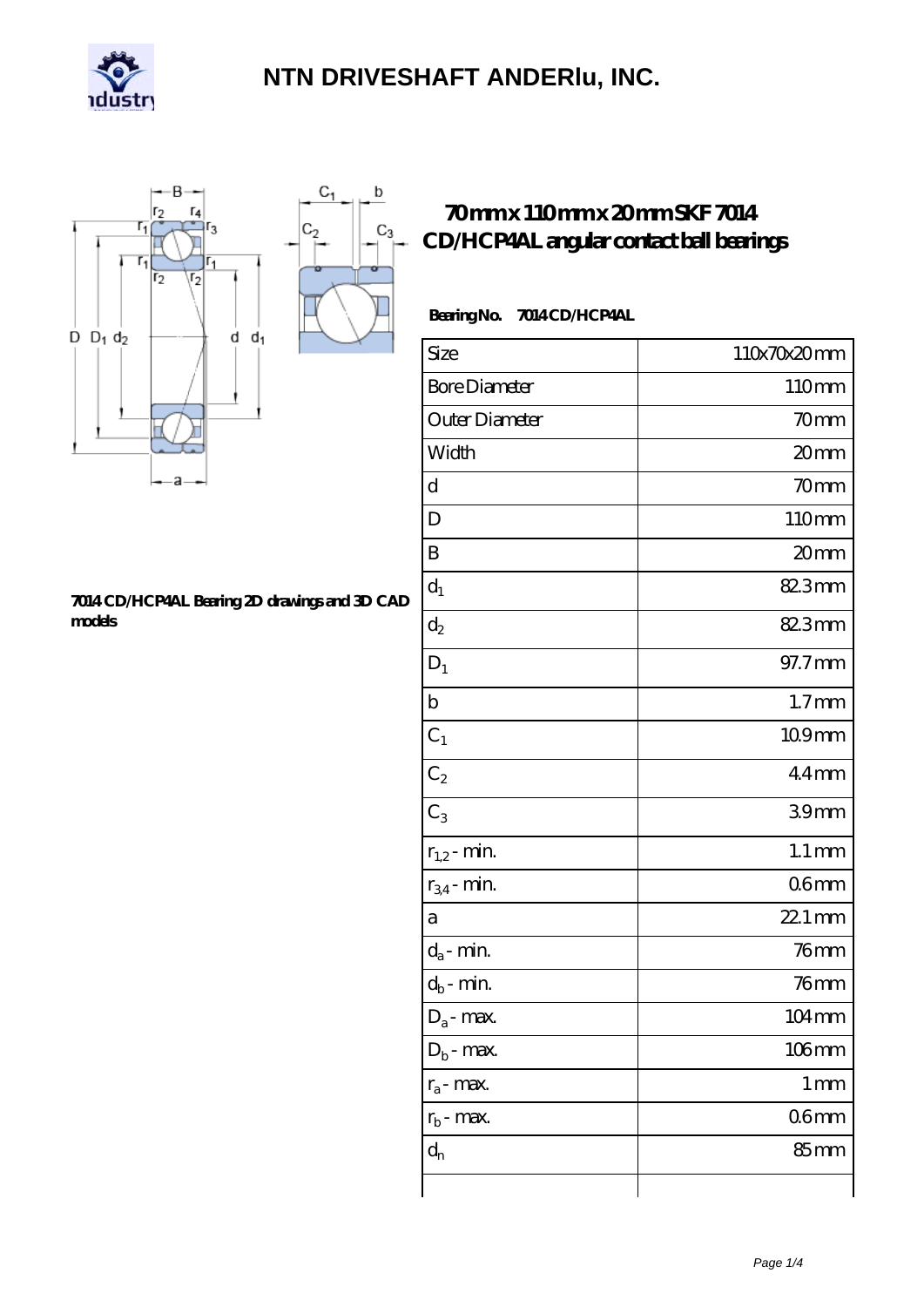

| Basic dynamic load rating -<br>С         | 52kN           |
|------------------------------------------|----------------|
| Basic static load rating - $C_0$         | 45.5kN         |
| Fatigue load limit - P <sub>u</sub>      | 1.9kN          |
| Limiting speed for grease<br>lubrication | 15000r/min     |
| Limiting speed for oil<br>lubrication    | $22000$ mm/min |
| Ball - $D_w$                             | $127$ mm       |
| $Ball - z$                               | 19             |
| $G_{\rm ref}$                            | 8.1 cm3        |
| Calculation factor - $f_0$               | 155            |
| Preload class $A - G_A$                  | 200N           |
| Preload class $B - G_B$                  | 400N           |
| Preload class $C - G_C$                  | 800N           |
| Preload class $D - G_D$                  | 1600N          |
| Calculation factor - f                   | 1.12           |
| Calculation factor - f                   | 1              |
| Calculation factor - f <sub>2A</sub>     | 1              |
| Calculation factor - $f_{\mathcal{B}}$   | 1.02           |
| Calculation factor - $f_{\chi}$          | 1.05           |
| Calculation factor - $f_{ZD}$            | 1.09           |
| Calculation factor - $f_{HC}$            | 1.02           |
| Preload class A                          | 90N/micron     |
| Preload class B                          | 123N/micron    |
| Preload class C                          | 173N/micron    |
| Preload class D                          | 252N/micron    |
| $d_1$                                    | 82.3mm         |
| $\mathrm{d}_2$                           | 82.3mm         |
| $D_1$                                    | 97.7mm         |
| $C_{1}$                                  | $109$ mm       |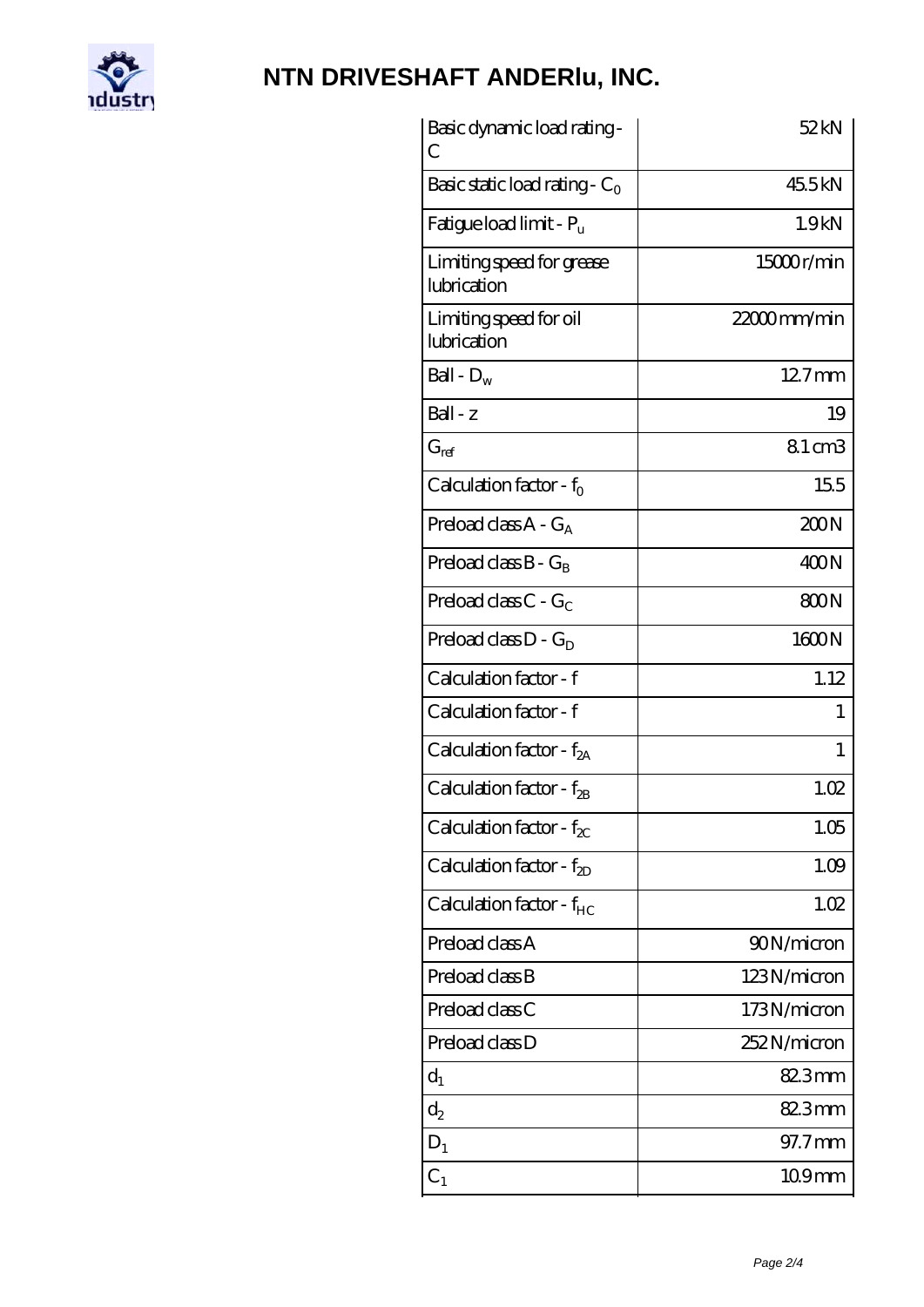

| $C_2$                                           | $44$ mm             |
|-------------------------------------------------|---------------------|
| $C_3$                                           | 39 <sub>mm</sub>    |
| $r_{1,2}$ min.                                  | $1.1 \,\mathrm{mm}$ |
| $r_{34}$ min.                                   | $06$ mm             |
| $d_{a}$ min.                                    | $76$ mm             |
| $d_h$ min.                                      | $76$ mm             |
| $D_a$ max.                                      | $104 \,\mathrm{mm}$ |
| $D_{b}$ max.                                    | $106$ mm            |
| $r_a$ max.                                      | $1 \,\mathrm{mm}$   |
| $rb$ max.                                       | 06 <sub>mm</sub>    |
| $d_{n}$                                         | $85 \text{mm}$      |
| Basic dynamic load rating C                     | 52kN                |
| Basic static load rating $C_0$                  | 45.5kN              |
| Fatigue load limit Pu                           | 1.93kN              |
| Attainable speed for grease<br>lubrication      | 15000r/min          |
| Attainable speed for oil-air<br>lubrication     | $22000$ r/min       |
| Ball diameter $D_w$                             | $127$ mm            |
| Number of balls z                               | 19                  |
| Reference grease quantity<br>$G_{\mathrm{ref}}$ | $81 \text{ cm}^3$   |
| Preload class $A G_A$                           | 200N                |
| Static axial stiffness, preload<br>classA       | 90N/μ m             |
| Preload class $BG_B$                            | 400N                |
| Static axial stiffness, preload<br>classB       | $123N/\mu$ m        |
| Preload class C $G_C$                           | 800N                |
| Static axial stiffness, preload<br>classC       | $173N/\mu$ m        |
| Preload class $D G_D$                           | 1600N               |
| Static axial stiffness, preload<br>classD       | 252N/µ m            |
|                                                 |                     |